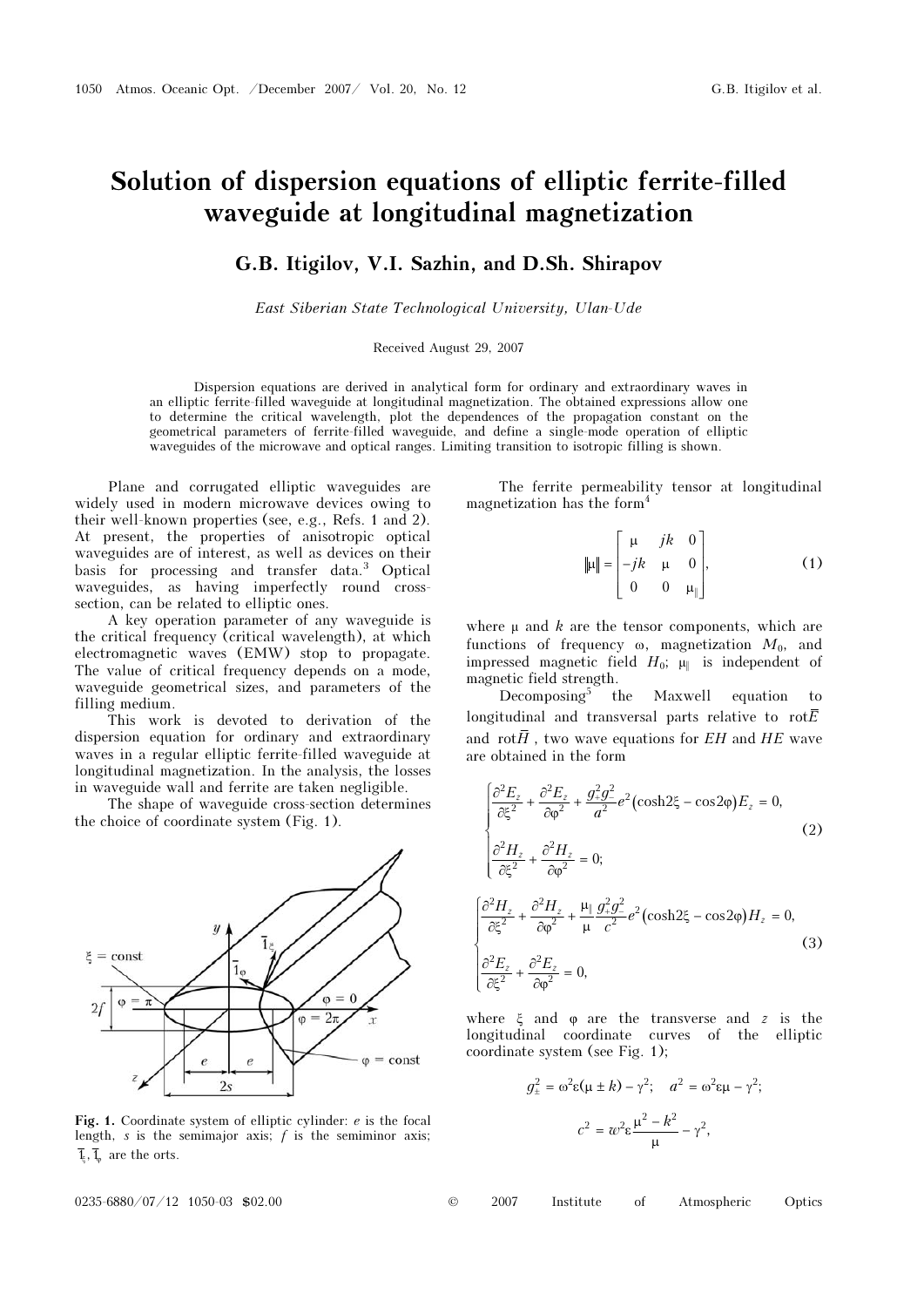$\gamma = \beta + j\alpha$  is the propagation constant;  $\beta$  is the phase coefficient;  $\alpha$  is the attenuation coefficient;  $\omega$  is the frequency; e is the focal length;  $E_z$  and  $H_z$  are the longitudinal components of electric and magnetic fields, respectively.

Applying the variable separation method to the first equation of system (2), obtain ordinary (relative to  $E_{\varphi}$ ) and modified (relative to  $E_{\xi}$ ) canonical Mathieu equations with real  $b$  and  $q$ :

$$
\begin{cases}\n\frac{d^2 E_{\varphi}}{d\varphi^2} + (b - 2q \cos 2\varphi) E_{\varphi} = 0, \\
\frac{d^2 E_{\xi}}{d\xi^2} - (b - 2q \cosh 2\xi) E_{\xi} = 0,\n\end{cases}
$$
\n(4)

where *b* is the separation constant;  $q = \frac{g_+^2 g_-^2}{l_2^2} e^2$  $q = \frac{3+3}{4a^2}e$ root of the modified Mathieu equation of integer  $=\frac{g_+^2 g_-^2}{g_-^2}e^2$  is the order.

Using the technique for deriving the dispersion equation for isotropic waveguide<sup>4</sup> in the case of gyrotropic one, from Eqs. (2) and (4) obtain

$$
K_{\xi}^{2} + K_{\varphi}^{2} = \frac{e^{2}d^{2}}{a^{2}}g_{+}^{2}g_{-}^{2},
$$
 (5)

where

$$
K_{\xi}^{2} = -b + 2q \cosh 2\xi, \ K_{\varphi}^{2} = b - 2q \cos 2\varphi;
$$
  

$$
a^{2} = w^{2} \epsilon \mu - \gamma^{2}; \ d^{2} = \frac{1}{2} (\cosh 2\xi - \cos 2\varphi).
$$

From Eqs. (4) and (5) derive the equation for the constant of EH-wave propagation at longitudinal magnetization:

$$
\gamma_{1,2} = \sqrt{w^2 \epsilon \mu - \frac{K_{\xi}^2 + K_{\varphi}^2}{2e^2 d^2} \pm \sqrt{w^4 e^2 k^2 + \frac{\left(K_{\xi}^2 + K_{\varphi}^2\right)^2}{4e^4 d^4}}}. \quad (6)
$$

In particular, for isotropic case  $(k = 0)$ :

$$
\begin{cases}\n\gamma_1 = w \sqrt{\epsilon \mu}, \\
\gamma_2 = \sqrt{w^2 \epsilon \mu - \frac{K_{\xi}^2 + K_{\varphi}^2}{e^2 d^2}} = \sqrt{w^2 \epsilon \mu - K^2},\n\end{cases} (7)
$$

where  $K^2 = \frac{K_{\xi}^2 + K_{\varphi}^2}{e^2 d^2}$  is the transversal wave number.

The phase coefficient  $\beta$  is connected with the transversal wave number  $K^2$  by the equation<sup>4</sup>

$$
\beta^2 = w^2 \varepsilon \mu - K^2,\tag{8}
$$

where  $w^2 \epsilon \mu = K_0^2$  is the propagation constant in unrestricted space.

The wave exists in a waveguide if β is the real number, i.e.

$$
w^2 \varepsilon \mu > K^2. \tag{9}
$$

It follows from the first equation of system (7) that the transversal wave number  $K^2 = 0$ , hence, EMW does not propagate in the waveguide at  $\gamma_1 = w \sqrt{\epsilon \mu}$ . Substituting the above-obtained equations for  $K^2, K_{\xi}^2, K_{\omega}^2, d^2$  in the second equation of system (7) and taking into account Eq. (8), obtain the following dispersion equation (without attenuation):

$$
\gamma_2 = \beta_2 = \sqrt{w^2 \epsilon \mu - K^2} =
$$

$$
= \sqrt{w^2 \epsilon \mu - \frac{K_{\xi}^2 + K_{\varphi}^2}{e^2 d^2}} = \sqrt{\left(\frac{2\pi}{\lambda}\right)^2 - \frac{4q}{e^2}}.
$$
(10)

Define the critical wavelength from Eq. (10) (at  $\beta = 0$ :

$$
\lambda_{\rm cr} = \frac{\pi e}{\sqrt{q}} = \frac{\pi s l}{\sqrt{q}},\tag{11}
$$

where s is the semimajor axis;  $l$  is the eccentricity.

Note, that Eq. (11) completely coincides with the well-known equation<sup>1</sup> for elliptic isotropic airfilled waveguide.

Apply the variable separation method both for extraordinary  $HE$  and ordinary  $EH$  waves. Again, obtain the ordinary and modified Mathieu equations from the first equation of system (3):

$$
\begin{cases}\n\frac{\mathrm{d}^2 H_{\varphi}}{\mathrm{d}\varphi^2} + (b - 2q\cos 2\varphi)H_{\varphi} = 0, \\
\frac{\mathrm{d}^2 H_{\xi}}{\mathrm{d}\xi^2} - (b - 2q\cosh 2\xi)H_{\xi} = 0,\n\end{cases}
$$
\n(12)

where  $q = \frac{\mu_{\parallel} g_{+}^2 g_{-}^2}{\mu_{\parallel}^2 4c^2} e^2$ .

As in the previous case, obtain the  $HE$ -wave propagation constant at longitudinal magnetization from Eqs. (3) and (12) using the variable separation method:

$$
\gamma_{1,2} = \sqrt{w^2 \epsilon \mu - \frac{\mu \left( K_{\xi}^2 + K_{\varphi}^2 \right)}{2 \mu_{\parallel} e^2 d^2} \pm \sqrt{w^4 \epsilon^2 k^2 + \frac{\mu^2 \left( K_{\xi}^2 + K_{\varphi}^2 \right)^2}{4 \mu_{\parallel}^2 e^4 d^4} - \frac{w^2 \epsilon k^2}{\mu_{\parallel} e^2 d^2} \left( K_{\xi}^2 + K_{\varphi}^2 \right)}.
$$
(13)